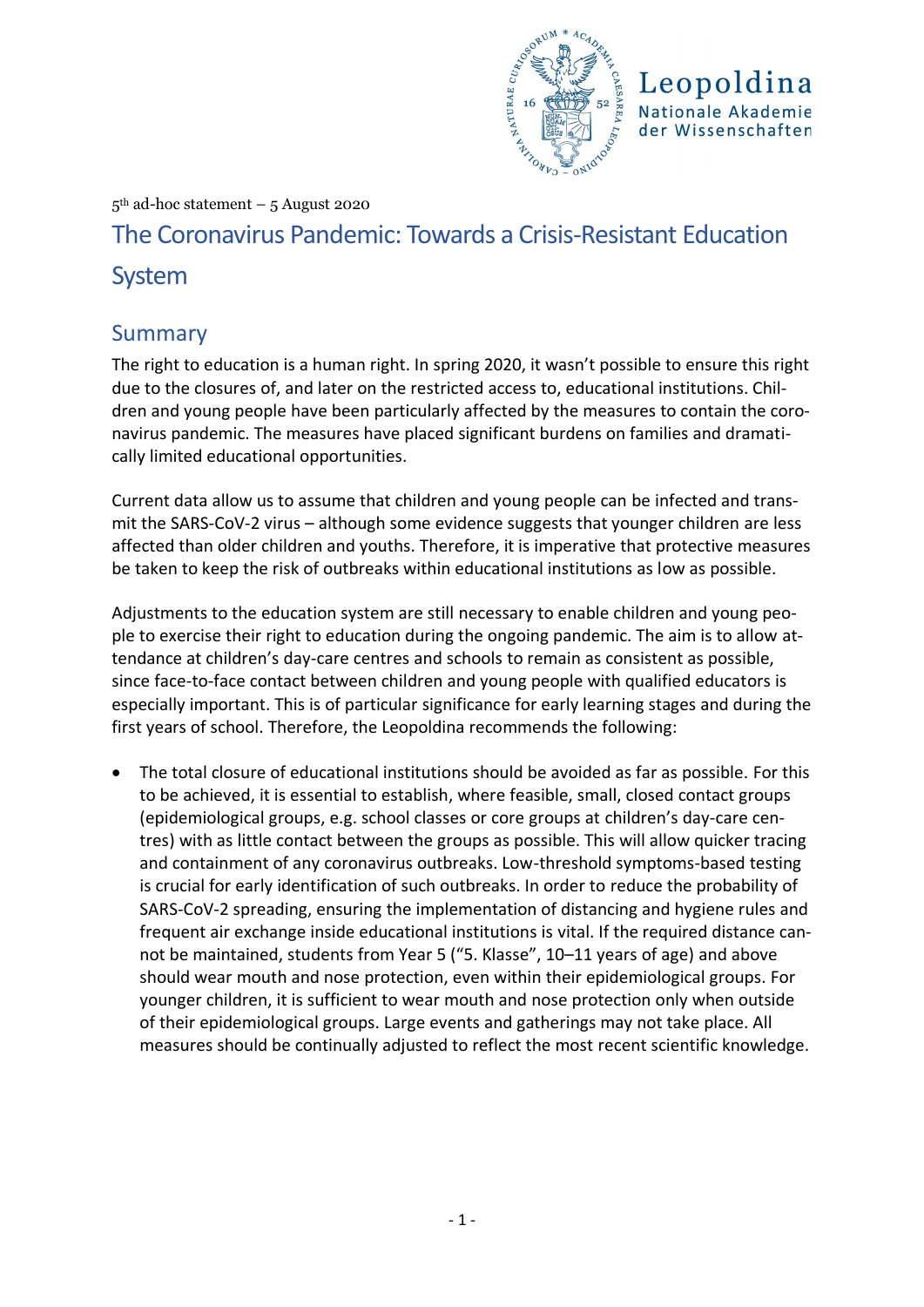- If it is not possible to ensure consistent access to educational institutions, a programme is required that combines both classroom and remote learning. Facilitating learning and education is the primary mandate for educators – even when classes are held remotely. Parents can only provide limited support in this respect. It is crucial that digital teaching and learning opportunities are expanded. Specifically, high-quality didactic concepts and materials, learning platforms, practising new learning strategies, and good communication and support are essential. To be able to achieve all this, educators require support when it comes to the necessary digital infrastructure and technical equipment, the preparation of suitable digital teaching resources and materials, and appropriate further training opportunities.
- At the present time, families are taking on many additional responsibilities regarding caring for and educating children and young people. Therefore, it is important that the support for families improves and it is crucial to stay in contact with them, for example by offering regular contact hours, counselling and materials. Particular attention should be devoted to children and young people, as well as their families, who already required support and assistance before the coronavirus pandemic, both with regard to technological equipment and individual support. The goal must be to keep educational inequalities to an absolute minimum.
- Implementing all of these changes in educational institutions requires centrally managed support structures, for example through institutes and ministries of the German federal states, as well as a high level of flexibility on-site. To set up the necessary digital infrastructure for the educational institutions, it is recommended to establish a cross-state advisory board to define the necessary measures and coordinate their implementation.
- Accompanying research and evaluation projects are a key prerequisite for testing the effectiveness of the measures introduced so that any necessary adjustments can be made in order to adapt to the current situation.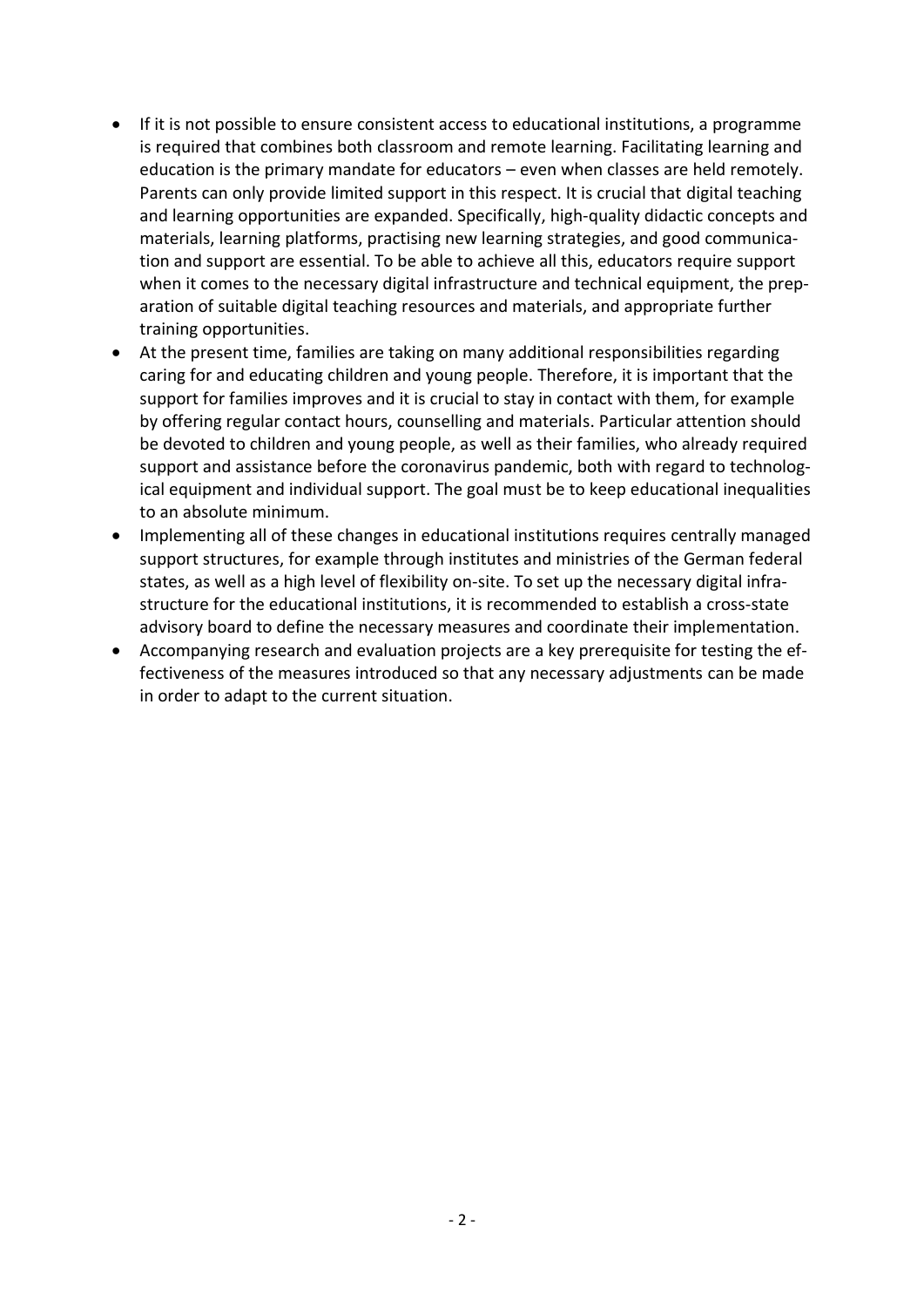## Preamble

The right to education is a human right. Education promotes personal development and enables social, economic and cultural inclusion. It supports our society's internal stability and is a crucial factor for ensuring and further developing economic security. In Germany, all children aged one and above have the right to a place in a children's day-care centre and to the accompanying support, education and care. Compulsory education presupposes schools' educational mandate, with the aim of developing the capabilities and personalities of children and young people, enabling their informed participation in society and preparing them for career-oriented further qualifications.

However, the measures to halt the spread of the coronavirus pandemic have led to many day-care centres and schools being unable, in some cases over a period of several months, to fulfil their duty to educate and care for children and young people, or only being able to offer a very limited service. As of yet, there is no reliable technical and organisational infrastructure in place to compensate for the complete closure of educational institutions – the kind of which has not been seen in the history of the Federal Republic of Germany. For this reason, the task of compensating for the missing educational institutions has fallen, in many cases, to the families. When it comes to deciding how to best reach the children and young people entrusted to their care, as well as their families, day-care centres and schools are often left to manage on their own. The same is true when it comes to developing strategies to fulfil their educational duties from a distance. If measures are not taken soon to compensate for the resulting deficits, those affected could very well experience serious disadvantages in their later professional life, and society as a whole could experience a loss in achievement potential. Overall, it has been shown that the existing system is neither resilient enough nor able to react flexibly enough under crisis conditions. In many cases, there are no clearly defined processes for coordinating efforts between the parties involved. Often, suitable, secure and data-protection-compliant digital platforms and other tools are also lacking.

As long as there is neither a vaccine to curtail the pandemic, nor a widely available effective treatment for COVID-19, everyday life must be adapted so as to reduce the risk of infection. It is to be expected that in the coming school year, depending on the local infection levels, there will be outbreaks of the coronavirus within educational institutions. It is therefore necessary to organise and coordinate educational institutions so that they can work reliably and in a crisis-proof way, even during temporary or, if possible, partial shut-downs. The aim is to enable every child and young person to develop their performance and character to the best of their abilities. It is important to ensure the functionality of support structures for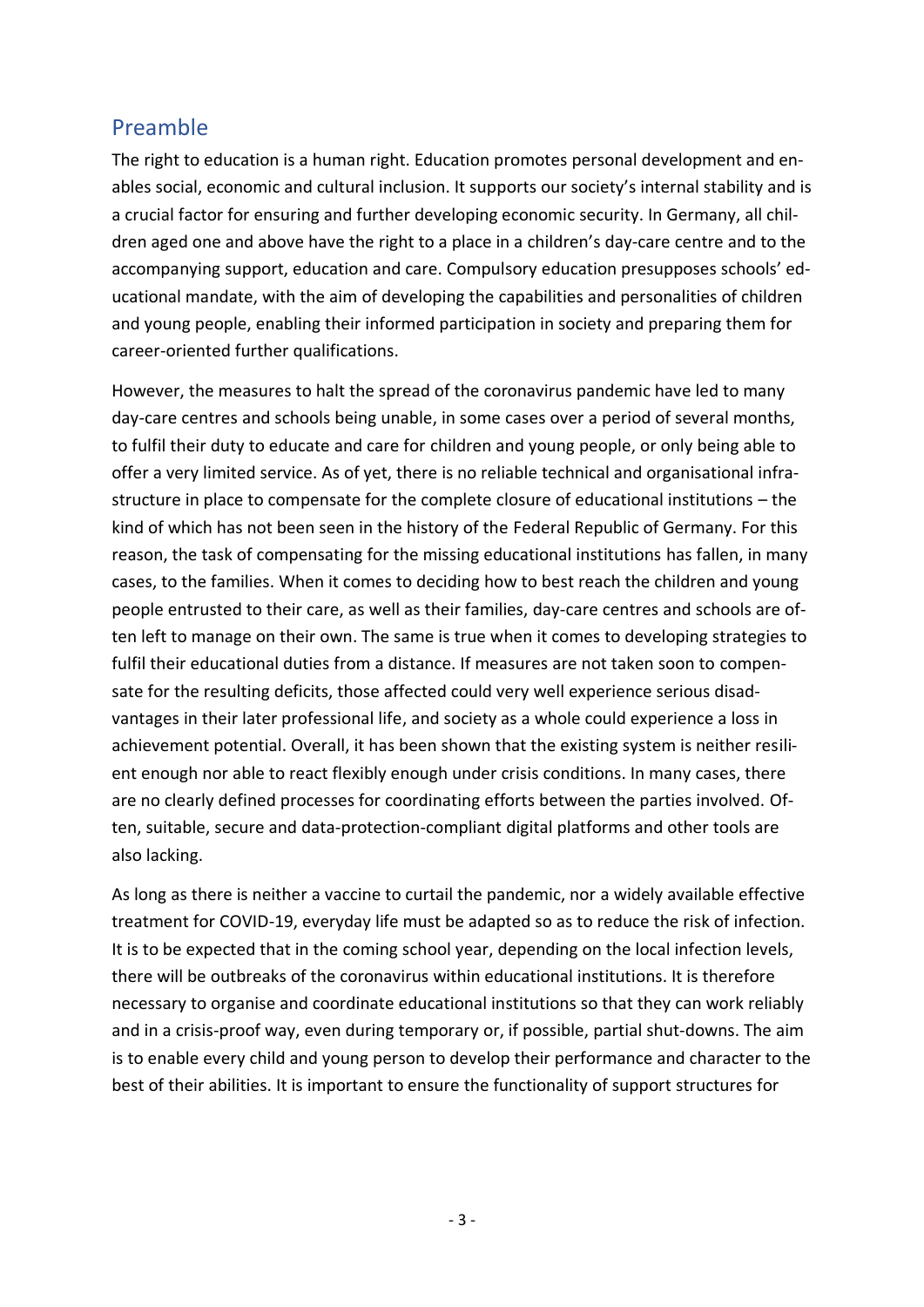children with physical or mental disabilities or other special educational needs, so that these children, too, can exercise their right to education. $1$ 

As the German National Academy of Sciences, the Leopoldina provides independent, science-based policy advice on scientific issues of social importance. The Academy draws up interdisciplinary statements on the basis of scientific knowledge. Therefore, this statement also reflects the perspectives of the scientific disciplines involved. Making decisions and considering the interests of the numerous stakeholders in the education and care sector (children and young people, parents, educators and authorities) is the responsibility of democratically legitimised policymakers.

This fifth ad-hoc statement on the coronavirus pandemic<sup>2</sup> is directed at those responsible for the shaping of the education system – from the respective ministries of the German federal states, the state institutes and educational institutions to individual day-care centres and schools. It is within their responsibility to create a culture of trust and facilitation in which all levels can work together on finding and implementing practical solutions that enable all children and young people to have access to an attractive learning structure.

Implementing these measures will not be without cost – which means that additional resources are needed. In the course of all the comprehensive measures to mitigate the effects of the pandemic, the education sector has seen comparatively few additional investments thus far. Considering the impending challenges that need to be overcome to adapt the educational system, a joint financial effort is required.

#### **STARTING POSITION: EDUCATIONAL INSTITUTIONS DURING THE PANDEMIC**

Scientific knowledge regarding SARS-CoV-2 and children and young people is constantly improving, thanks in particular to international studies (e.g. the DELVE Initiative, 2020). However, many questions still cannot be fully answered. A uniform picture regarding the role of children and adolescents in the occurrence of infections in general and at school has not yet emerged. Nevertheless, several tentative conclusions may be drawn.

#### **Children and young people and SARS-CoV-2**

Children and young people can be infected with the virus and can spread it. There are, however, multiple indications that specifically younger children (under 10 years of age) could play a lesser role in infection processes (Fontanet, Grant, et al., 2020; Gudbjartsson et al., 2020; Lavezzo et al., 2020; Park et al., 2020).

<sup>&</sup>lt;sup>1</sup> The following recommendations do not separately address measures to ensure integration or inclusion. The specific characteristics of these situations merit separate attention but must always be taken into consideration.

<sup>&</sup>lt;sup>2</sup> You can find all coronavirus pandemic statements from the Leopoldina here: <https://www.leopoldina.org/en/press-1/news/ad-hoc-statement-coronavirus-pandemic/>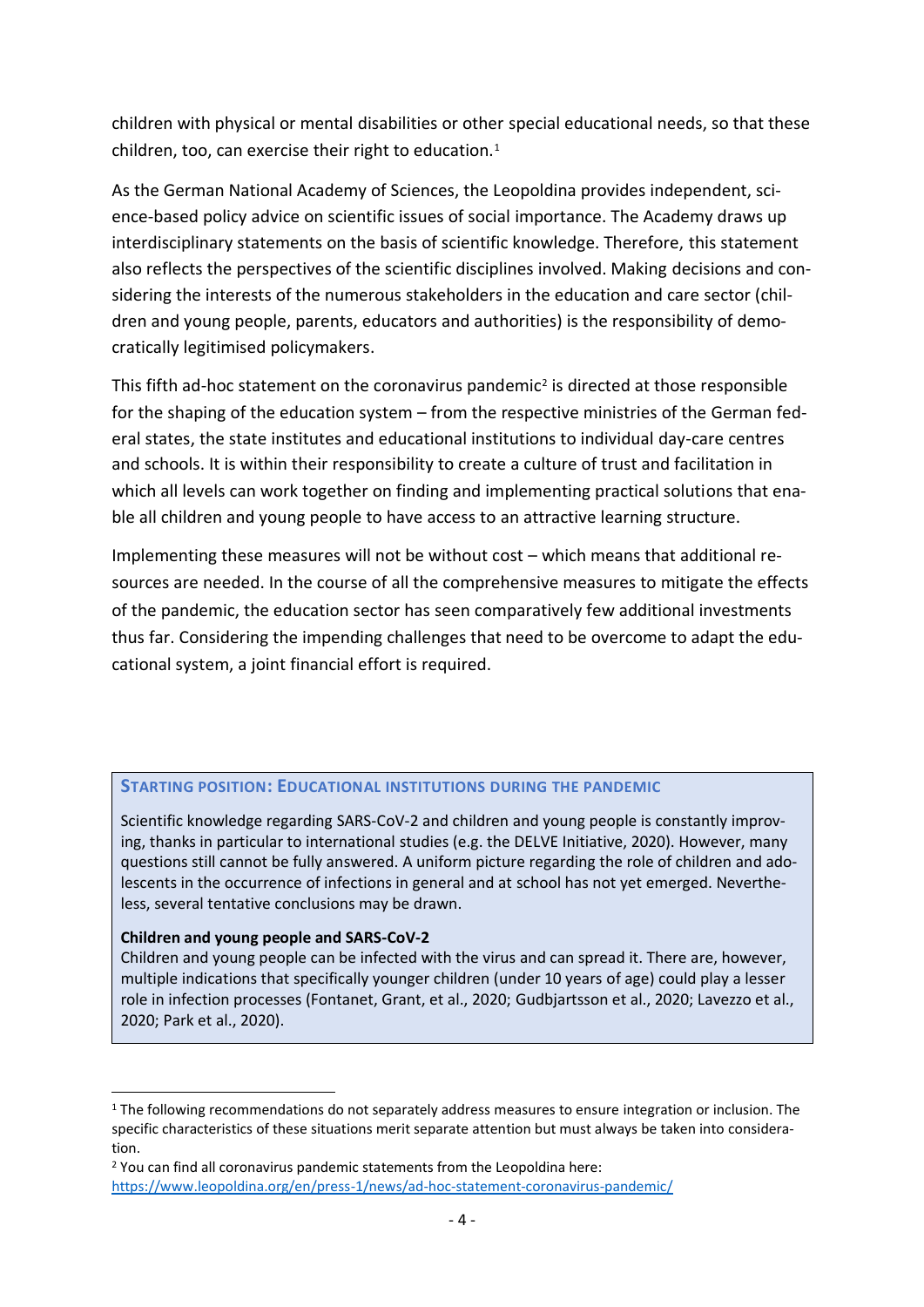When children and young people are infected, they show no or only mild symptoms more frequently than adults, only rarely display severe symptoms and the fatality rate is extremely low (e.g. Castagnoli et al., 2020; Hoang et al., 2020). Asymptomatic patients and very mild and nonspecific symptoms often present a particular challenge in controlling the spread of the infection, since the infection can spread largely unnoticed.

#### **Transmission in educational institutions**

Generally, it is possible for SARS-CoV-2 to spread within educational institutions. For example, a large outbreak was observed in a secondary school in France in February before the general closure of schools (Fontanet, Tondeur, et al., 2020).

Over the past few months, a number of countries have had experience with the re-opening of schools. Some countries, such as Denmark and Norway, have been able to allow schools to continue without further closures thus far. In countries like South Korea and Israel however, where initially the virus seemed to be under control, schools had to close again due to increasing infection levels and a spread of cases in several secondary institutions (e.g. Stein-Zamir et al., 2020).

#### **Strategy**

Germany must be prepared for the possibility of school-related outbreaks. Especially in view of increasing national and international mobility, a shift from outdoor to indoor activities in the autumn and winter, and the start of the cold and flu season, this appears all the more urgent.

Therefore, the Leopoldina recommends the following measures as a matter of priority:

- 1. **Creating limited and sustained small epidemiological groups within all educational institutions** (e.g. school classes or core groups in children's day-care centres) that may not mix. In upper school years, courses are to be adapted using digital solutions;
- 2. A **systematic testing strategy** that provides for immediate testing of all symptomatic school pupils and children in day-care centres, as well as employees and educators;
- 3. If an infection case surfaces in an educational institution, a **mitigating strategy** must be in place. The aim is to avoid further closure of the respective educational institution as far as possible by applying the mitigating measures to a limited contact group (epidemiological group).

It is imperative to avoid contagion in educational institutions as much as possible with a **set of preventative measures** and to communicate the significance of these measures to everyone affected. These measures, alongside those mentioned above, include the following: maintaining distance between the groups by creating physical or time buffers, as well as the known protective measures (such as frequent air exchange) and hygiene practices. If the required distance cannot be maintained, students from Year 5 ("5. Klasse", 10–11 years of age) and above should wear mouth and nose protection, even within their epidemiological groups. For younger children, it is sufficient to wear mouth and nose protection only when outside of their epidemiological groups. Large events and gatherings may not take place.

#### **Conclusion**

Controlling the infection rate is the prerequisite for allowing classroom learning in educational institutions to take place for as long as, and as comprehensively, as possible, and for ensuring that the number of children and young people affected by school closures is kept to a minimum.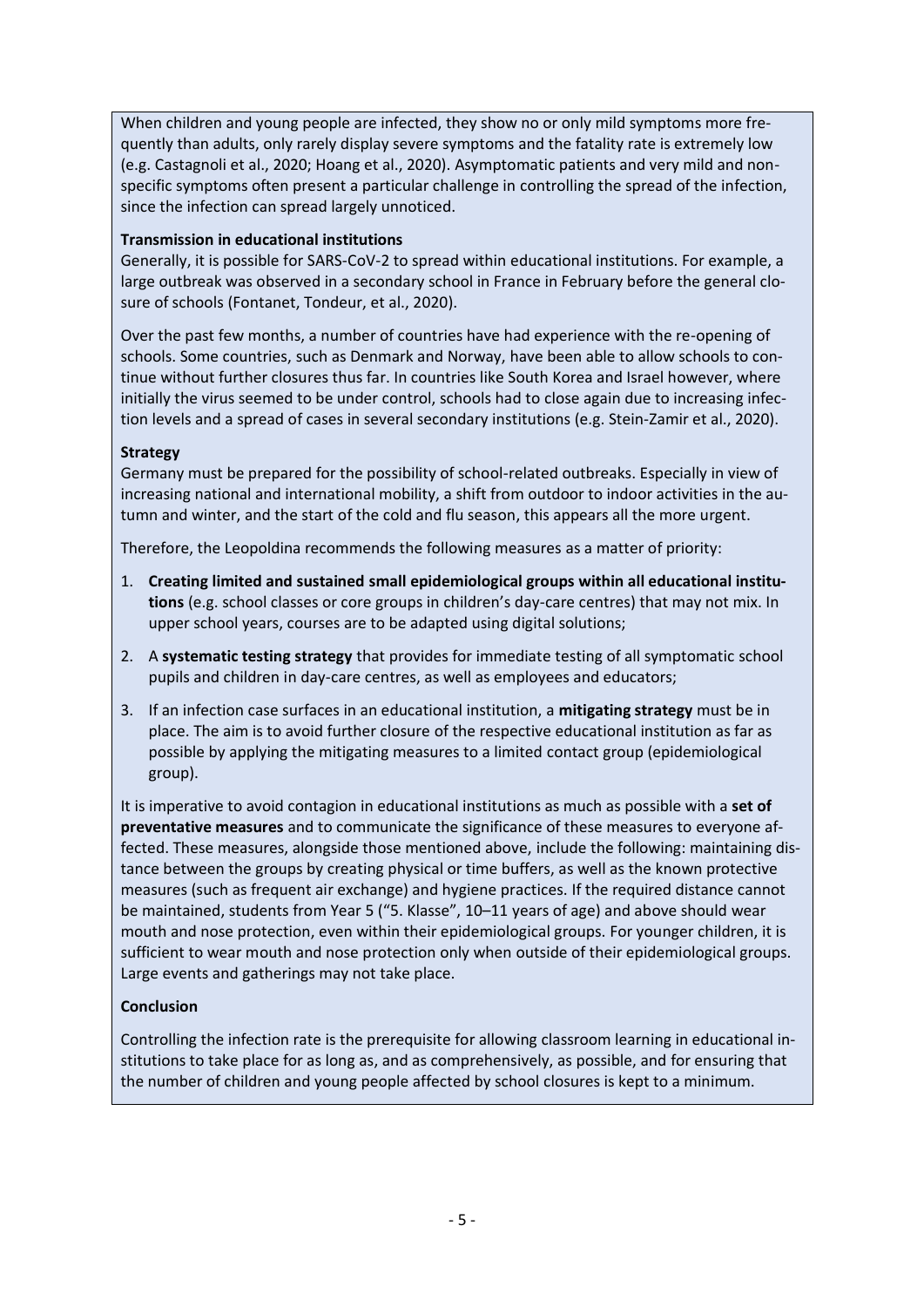# 1. Maintaining access to educational institutions for as long as possible during the pandemic

As places of social interaction, play and learning, day-care centres and schools are crucial to the development of children and young people (Bronfenbrenner & Morris, 2007; Hamre & Pianta, 2007). They enable subject-specific learning and allow children and young people to interact with one another, as well as with educators, providing the space to improve their social, emotional and personal skills. Digital options alone cannot substitute for these tasks. Physical attendance at educational institutions is particularly important for young children, while older children and young people can – although not exclusively – use digital learning resources at home.

Keeping educational institutions open as long as possible is of great significance for the development opportunities of children and young people, and this should be considered a high priority for the good of society as a whole. Therefore, it is important to work together at all levels, and to engage in creating practical solutions in ongoing exceptional circumstances.

- The total closure of educational institutions should be avoided as far as possible. For this to be achieved, it is essential to establish, where possible, small, closed contact groups (epidemiological groups, e.g. school classes or core groups at day-care centres) with as little contact between the groups as possible.
- To identify possible outbreaks of SARS-CoV-2 at an early stage, it is crucial that a systematic testing strategy is established, providing immediate testing of all symptomatic children and young people, as well as educators and staff. Deviations from these recommendations should be considered for pre-school children with mild symptoms.
- In the case of a confirmed infection, a reasonable and efficient course of action is to immediately place the person and those who were in contact with the infected person – also known as their contact cluster – in quarantine. This should allow quicker tracing and containment of any coronavirus outbreaks. Therefore, it is important that educational institutions enquire immediately whether an absence is health-related.
- In order to minimise the likelihood of spreading SARS-CoV-2, hygiene and infection prevention measures – such as frequent air exchange, establishing epidemiological groups and social distancing – should be implemented to the greatest possible extent. If the required distance cannot be maintained, students from Year 5 ("5. Klasse", 10–11 years of age) and above should wear mouth and nose protection, even within their epidemiological groups. It is sufficient for younger children to wear their mouth and nose protection only when outside of their epidemiological groups. It is crucial that these topics are regularly discussed and conveyed in educational institutions. Large events and gatherings may not take place.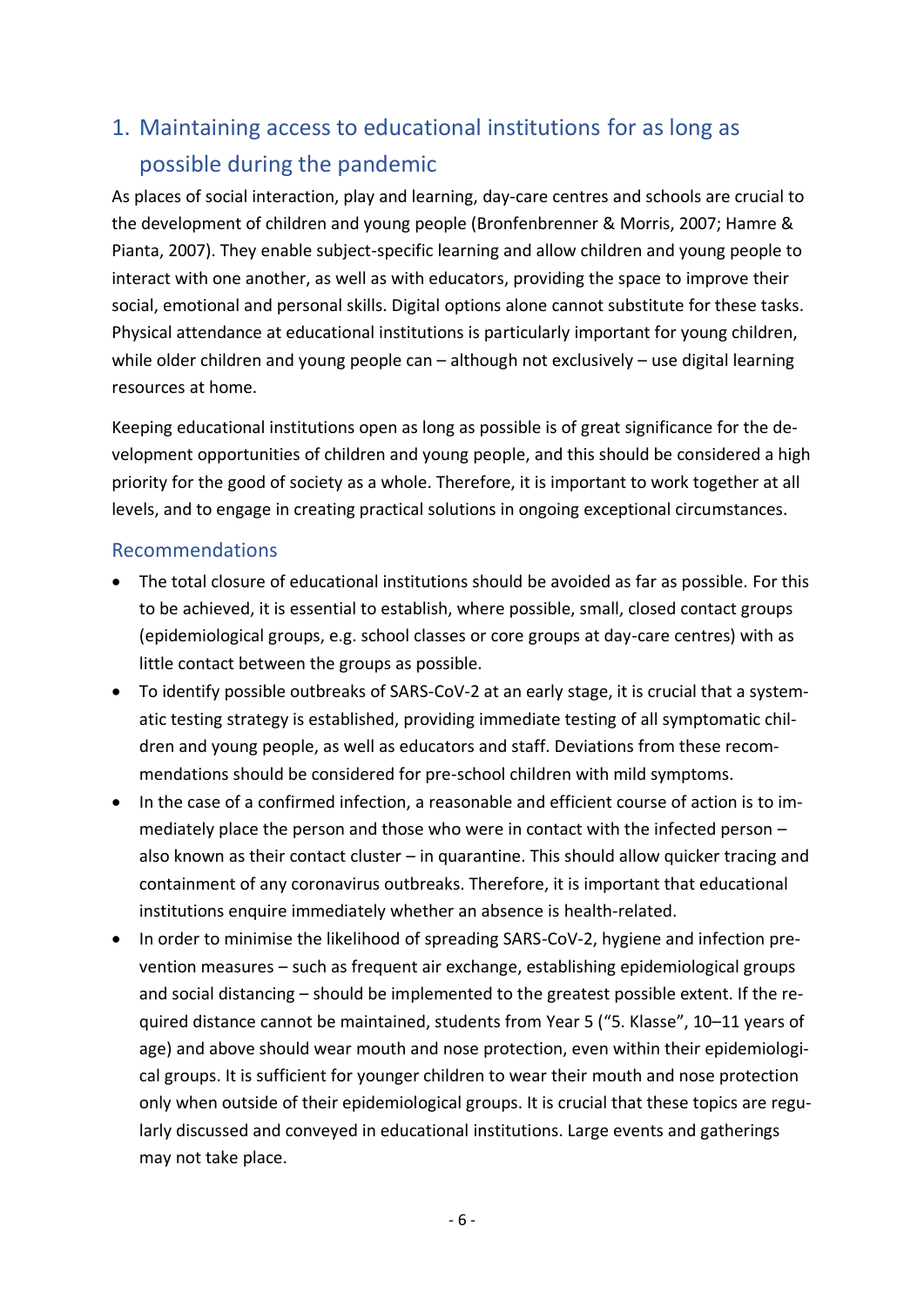- To enable educational institutions to fulfil their tasks with as few restrictions as possible, they require support in implementing the recommended measures. Therefore, the local authorities and the authorities responsible for infection prevention should work closely with educational institutions. Concrete measures include: a) regular updating of infection prevention and hygiene measures according to the latest medical research; b) a differentiated approach to estimating the local infection rate; c) low-threshold, symptombased testing, supplemented by strategic testing at educational institutions; as well as d) organising a rapid quarantine procedure for contact clusters around people with proven infections.
- In order to ensure that the educational needs of children and young people continue to be met under pandemic conditions, the federal-state ministries and institutes for teacher professional development should develop framework concepts for the organisation of classroom, hybrid and remote learning models as well as the necessary personnel deployment. These frameworks should also take into account the deployment of educators who belong to risk groups, so that all available human resources are effectively used. The frameworks can be used by day-care centres and school management teams, in close coordination with day-care and school authorities, to produce organisation and personnel deployment plans that are adapted to local circumstances.
- Structural and organisational adjustments are necessary in order to establish the recommended small, closed groups (epidemiological groups) in educational institutions. Switching rooms should be avoided, educators should change between groups as little as possible and the contact between the groups should be reduced even when outside. Opening up and leasing additional learning space can help with physical distancing. Further options could be explored for day-care centres and, if necessary, primary schools, for example by integrating outdoor educational and learning activities systematically into the everyday routine. In addition to creating a physical buffer, it is also possible to create temporal buffers by utilising afternoons and, if necessary, Saturdays for learning opportunities.
- For those children and young people who, according to doctors, are at particular risk of contracting more severe cases of SARS-CoV-2, solutions should be found for further integration into the educational system, and these should be tailored as far as possible to their individual needs. This also includes children and young people living with at-risk people in their household.
- For the planning and further adaptation of measures to contain the pandemic's spread, it is important to increase the involvement of children and young people in epidemiological studies.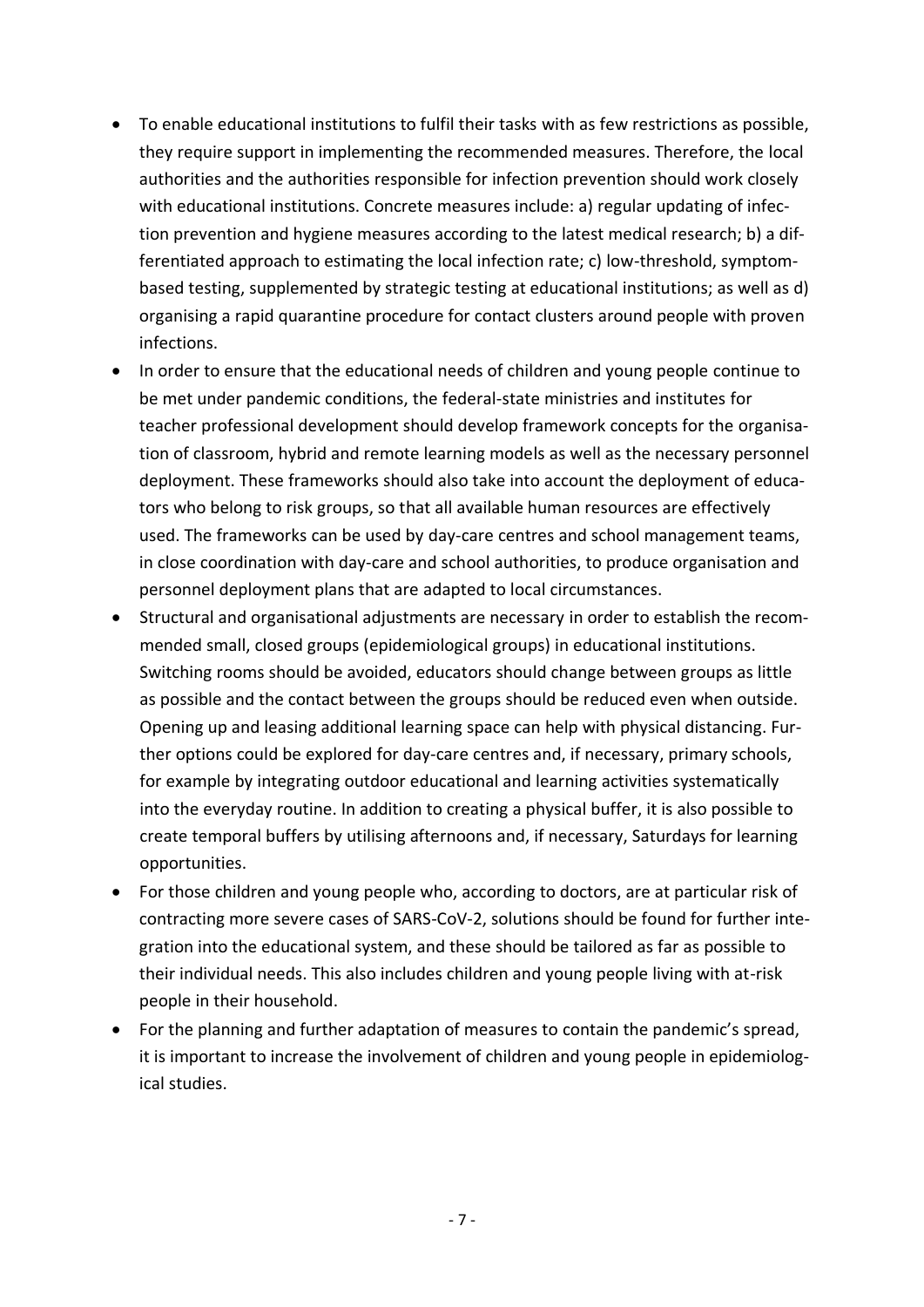• The question of how education can be organised while helping to prevent the spread of a pandemic should be given individual and significant weight in future pandemic planning. Education experts could make a significant contribution to the revision of the National Pandemic Plan by the Robert Koch Institute.

#### **THE COMPATIBILITY OF EDUCATION AND PANDEMIC CONTROL: DIGITAL TRANSFORMATION OF SCHOOL LEARNING IN DENMARK**

One country where the school year continued largely unhindered during the pandemic despite a lockdown is Denmark. This was possible because Danish schools have relied heavily on the use of digital applications for years. In Denmark, the digitalisation of the school system began with the turn of the millennium. In the years thereafter, schools received the necessary infrastructure – internet connections, computer equipment, interactive whiteboards, etc. – coupled with learning platforms and software for collaborative work. Furthermore, two thirds of Danish teachers say that they regularly exchange views on the use of digital learning applications in the classroom and collaborate accordingly. Almost all teachers and students use software to enable collaborative work (Eickelmann et al., 2019), and 85% of students work together online on school topics inside and outside of school (Fraillon et al., 2020).

Thanks to these existing digital learning structures, Denmark was able to react relatively quickly and flexibly to the requirements for slowing the pandemic's spread. Because both students and teachers already had access to the necessary digital devices and had the required practice collaborating online, it was possible to shut school buildings relatively early during the peak of the coronavirus pandemic without needing to interrupt the term. At the same time, the well-established remote learning methods also allowed the re-opening of schools to be orchestrated with great flexibility, with only the younger students returning to classroom learning at first with strict distancing and hygiene regulations. The distancing regulations were also able to be maintained as the older age groups transitioned back into classroom learning, while flexible models of classroom and remote learning enabled small groups to attend school in a shift system (Couzin-Frankel et al., 2020; Stage et al., 2020).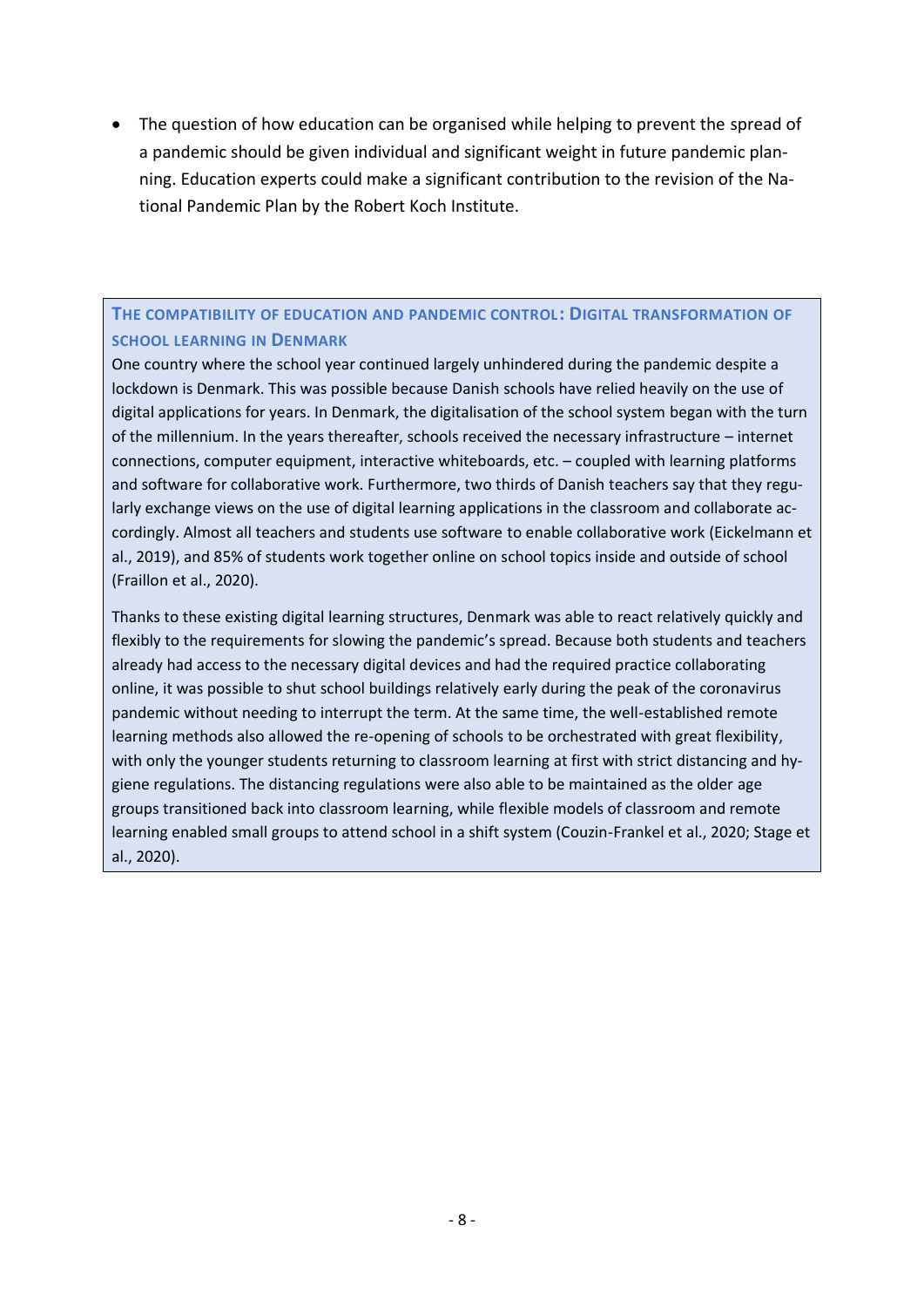# 2. Developing concepts for integrating classroom and remote learning

Even in the event of the partial closure or temporary total closure of institutions, it is important to maintain the quality of education to the greatest extent possible. Therefore, it is helpful to plan for scenarios where there has to be a switch between classroom and remote learning phases, along with periods of fully remote learning (Sung et al., 2017; Wagner et al., 2020). This presupposes that the prerequisite conditions are in place to enable educators to carry out their core mandate of educating children and young people at the same level throughout all the different phases. The responsible ministries of the German federal states can help by initiating the development and procurement of the appropriate quality-assured and data-protection-compliant content based on best practice examples (see the section "The compatibility of education and pandemic control: digital transformation of school learning in Denmark" above). Parents and family members cannot replace trained educators (Köller et al., 2020).

- Compared to classroom learning, remote learning phases require, in certain aspects, additional legal certainty and commitment. This could be created with the assistance of cross-state framework regulations and standards via the Conference of Ministers for Youth and Family Affairs ("Jugend- und Familienministerkonferenz", JFMK) and the Standing Conference of the Ministers of Education and Cultural Affairs of the States in the Federal Republic of Germany ("Kultusministerkonferenz", KMK) regarding, for example, testing regulations or the use of digital communication platforms. The supervisory authorities could also significantly reduce the strain on educational institutions in matters of data protection – for example when contacting parents, children and young people or when using platforms – by ensuring clear and unified legal interpretation and transparency, and illustrating data-protection-compliant solutions.
- Preparing a functional digital infrastructure (see Chapter 3) and learning platforms for direct communication are key components for successful educational work at a distance. Using this infrastructure, educators could provide children, young people or their parents with quality-assured materials and content, and they can interact and directly discuss educational content via video conferencing systems. The German Federal Government and federal states should quickly develop solutions that allow all educators access to data-protection-compliant, tested learning platforms and video conferencing systems. In order to ensure equal participation in remote learning, it must be guaranteed that all children and young people have access to the necessary digital devices for this purpose.
- Quality-tested concepts, materials and software provide valuable support to educators for remote learning. These include, for example, interactive learning software that can support skills acquisition, and media aimed specifically at younger children. Moreover,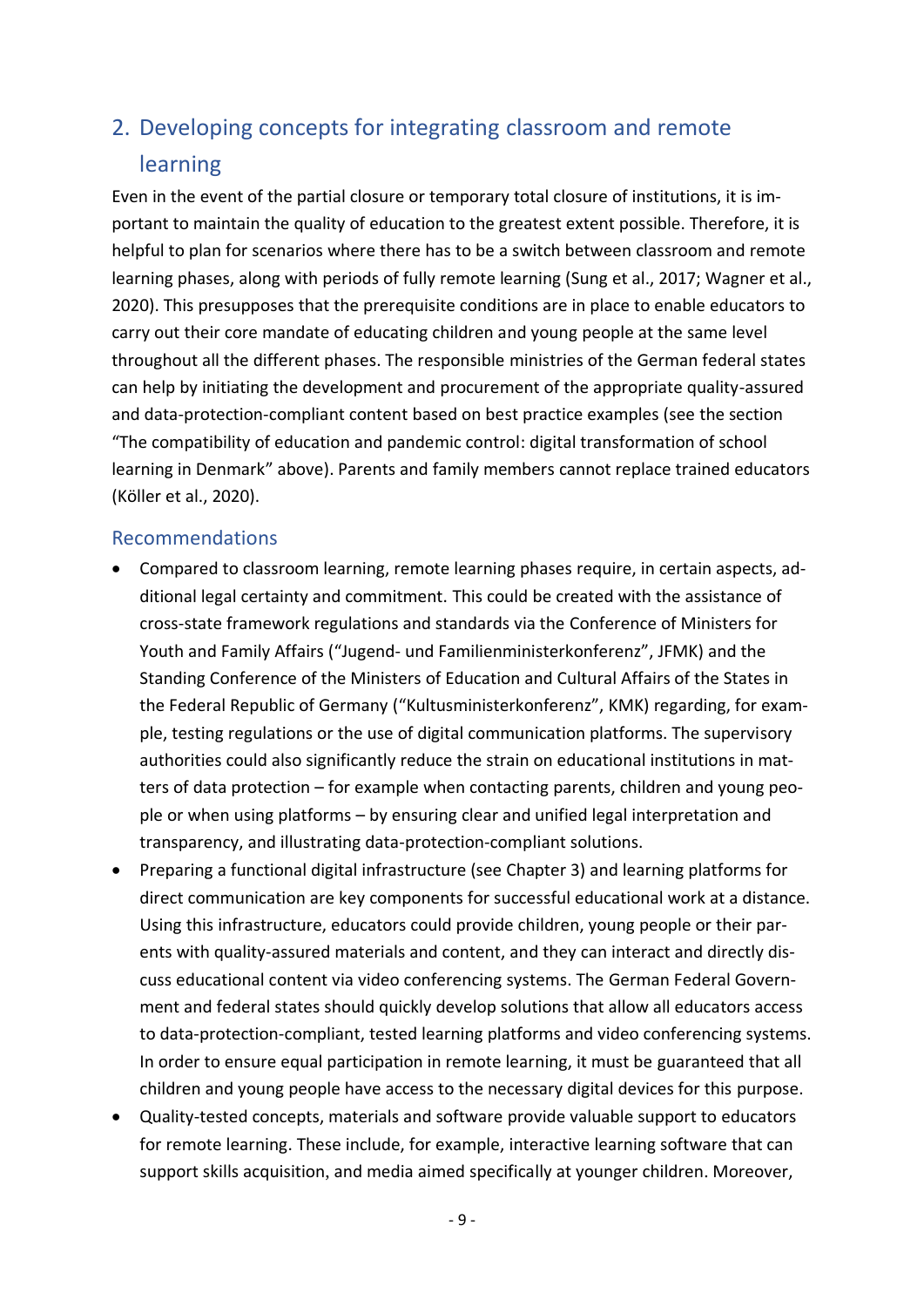media that can be introduced in the remote learning phases, such as tutorials, texts and assignments, can help to make the integration of the different learning phases easier for educators. Remote learning concepts should also provide for phases of individual and cooperative learning.

- Existing software and digital learning materials require compilation and comprehensive evaluation, which could be coordinated and supported by the responsible advisory boards or state institutes. Checking and evaluating these materials according to standardised, research-based criteria can also provide a good basis for the desired target of introducing a certification system for digital learning software.
- One possible approach for providing quality-tested digital materials involves introducing cross-state curated platforms for Open Educational Resources (OER). Another approach entails collaboration with commercial software and hardware providers, whereby corporations offer hardware and software with favourable conditions or could take part in the creation of certified, intelligent learning software.
- The use of digital devices requires training and practice and should therefore not only be limited to remote learning. Stronger integration of digital devices in classroom learning is also recommended (laptop classes). Though this primarily affects students at secondary level, it should also be adapted to suit the ages of children in day-care centres and primary schools where this is possible and makes sense.
- Because it cannot simply be assumed that children and young people possess the skills for self-regulated learning during remote learning phases, it is necessary to explicitly practise appropriate learning and behaviour strategies with the students. Particular attention should be paid to age-appropriate motivation. These remote learning periods also require reliable communication and students to be personally supported by educators. This is in order to ensure that children and young people receive regular and meaningful feedback on their learning and development processes and outcomes, containing concrete guidance for further work and progress. Concepts need to be developed and deployed to achieve this.
- To enable regular monitoring of learning achievements and fair grading thereof, assessments and tests should continue to take place (Hattie, 2009). The methods of assessment must also be adapted appropriately to the respective pandemic situation and legally defined test formats must be established.
- Introducing multi-professional teams as task forces within educational institutions and their support structures can help to pool resources and relieve the burden on management teams by, for example, taking on responsibility for coordinating with the subjectspecific supervisory bodies, the discussions with parents, and contacting hard-to-reach children and young people.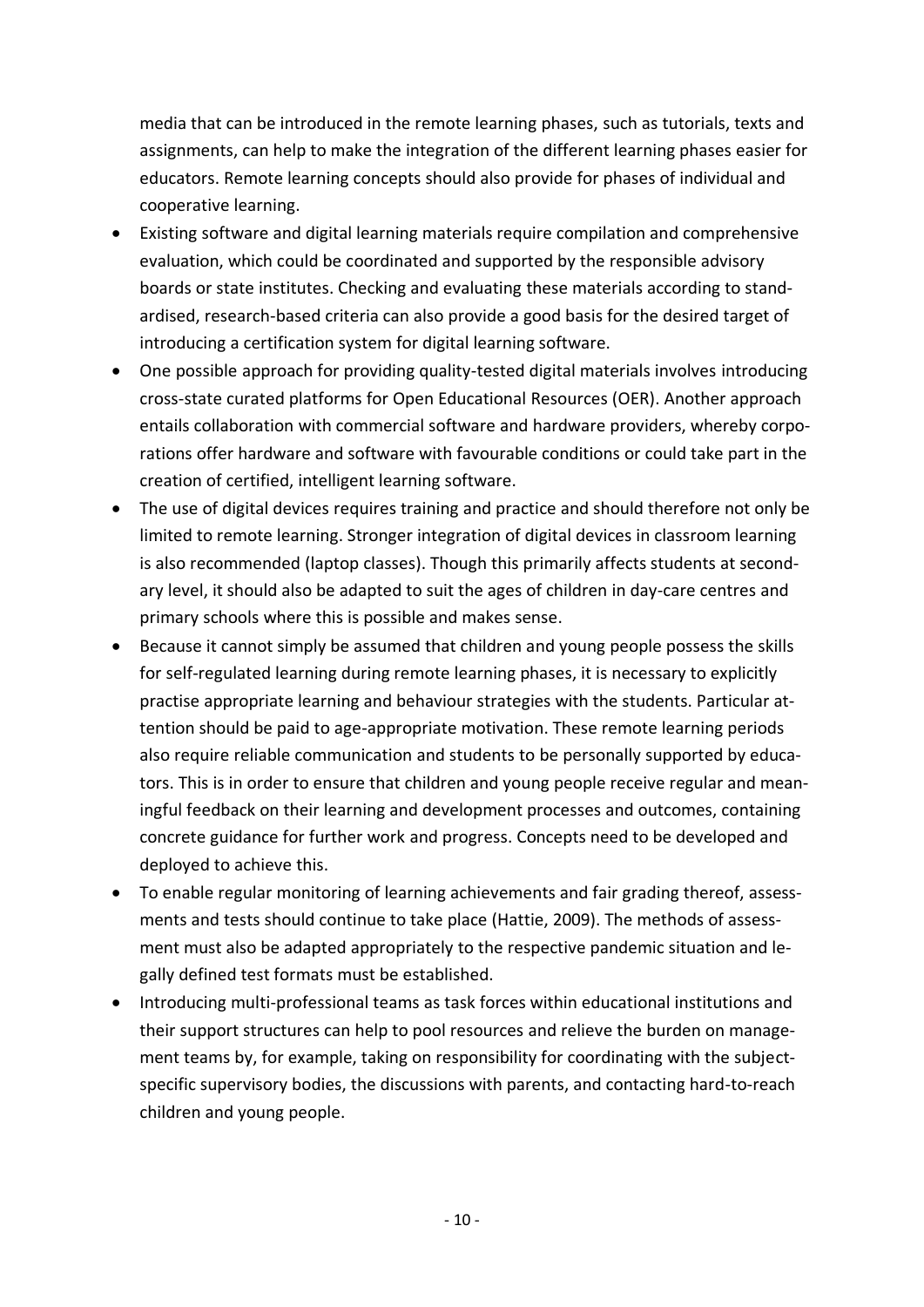#### CROSS-STATE ADVISORY BODY FOR INTRODUCING DIGITAL INFRASTRUCTURE

The coronavirus pandemic has demonstrated the importance of digitalising educational infrastructure. Digitalisation contributes to successfully overcoming crises by enabling greater flexibility. Building a digital infrastructure is a substantial challenge (Eickelmann et al., 2019) that affects all federal states equally. Cooperation creates synergies, allows optimal implementation of available expertise and helps to avoid redundancies in development. The compatibility of these cooperatively developed structures could also allow for children and young people in all federal states to be given similar initial conditions and opportunities.

Coordinated expertise makes it easier to establish data-protection-compliant platforms for communication and exchanging data. The same is true for developing solutions to provide educational institutions with the best-possible equipment, to establish internet connections or organise technical support and maintenance. Establishing software solutions, high-quality learning media, and concepts for the didactic integration of digital aids into learning processes is a highly complex task. Individual schools, communities or educational support institutions cannot be left to attempt to meet these challenges alone. By introducing a cross-state advisory board that combines the expertise of trained educators, scientists, government representatives and state officials for educational policy, it would be possible to voice recommendations for coordinated, comprehensive solutions for the educational institutions in all 16 German federal states.

## 3. Providing digital infrastructure

In 2016, the Standing Conference of the Ministers of Education and Cultural Affairs (KMK) listed the central goals for schools regarding "Education in the Digital World" (KMK strategy paper "Bildung in der digitalen Welt", 2016). The first financial requirements for this were provided by the "Digital Pact for Schools" initiative ("DigitalPakt Schule"). However, due to the renewed urgency of implementation driven by the coronavirus pandemic, there is a need for action that goes beyond the resources provided for schools by the German Federal Ministry of Education and Research ("Bundesministerium für Bildung und Forschung", BMBF) in their immediate provision programme ("Sofortausstattungsprogramm"). There has yet to be a similar initiative for day-care institutions.

- To coordinate and organise the complex implementation processes, it is recommended to set up a support committee or board comprised of experts from the sectors of educational administration, educational practice and research, and information and knowledge management (see the section "Cross-state advisory body for introducing digital infrastructure" above).
- Fast internet connections and the availability of digital devices are two basic infrastructure requirements for digital learning. It is therefore necessary to use the money provided by the German Federal Government and federal states within the "Digital Pact for Schools" as quickly as possible to build a comprehensive infrastructure. It is also important to eradicate the existing regional inequalities in the accessibility of digital infrastructure, as well as to remove the differences in equipment levels between the different types of school.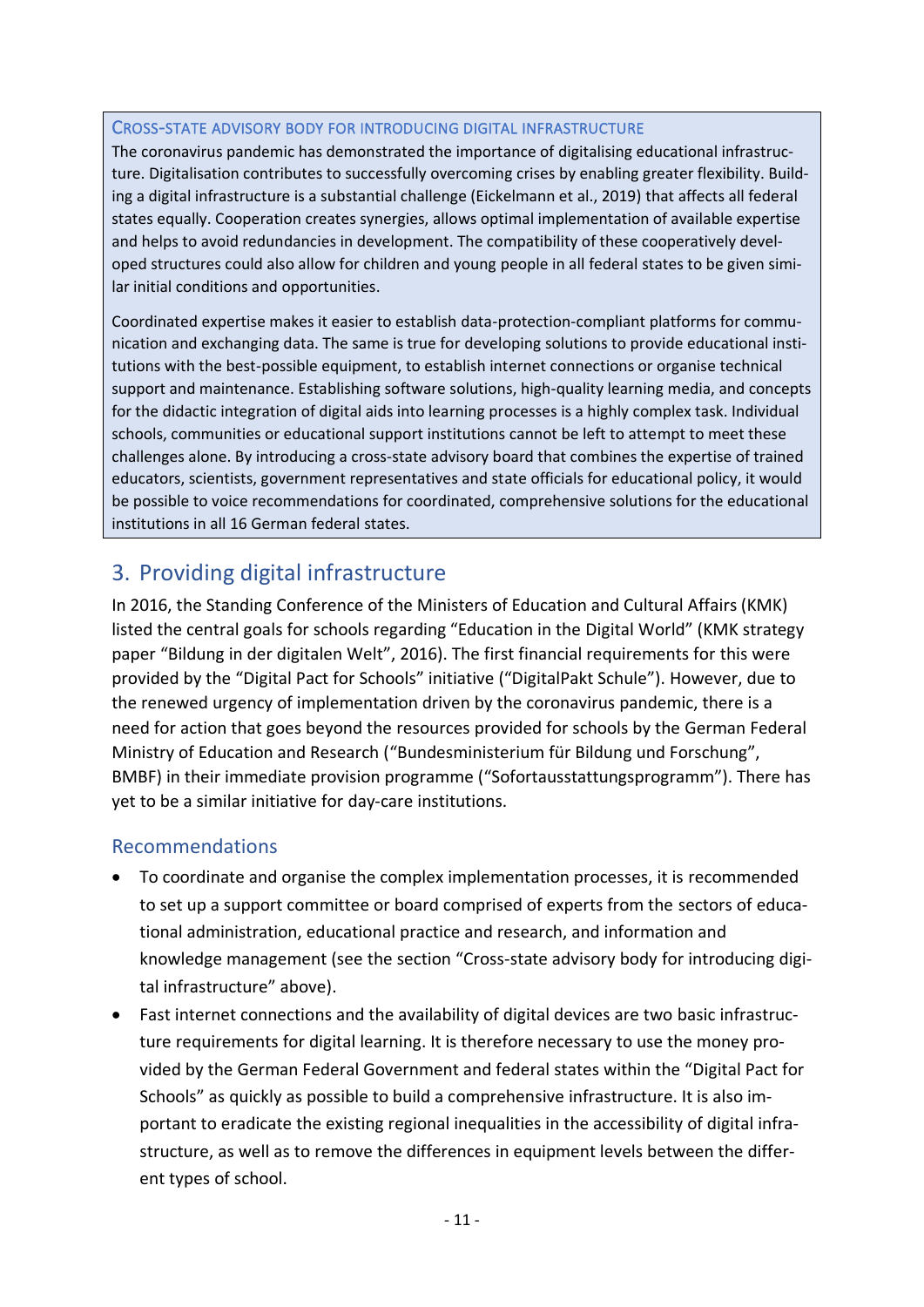- Educational institutions require support for these complex tasks from both the federal states and the school authorities ("Schulträger"), also with regard to the efficient use of existing resources. It is also important that federal states define hardware standards and implement systems that are as standardised as possible. These include in particular stable and data-protection-compliant systems for video conferencing, data transfer and feedback.
- Day-care centres also require infrastructure for digital communication with families and the use of digital media for early learning. This could be realised by developing a foundational digitalisation strategy in which local authorities and representatives from the German Federal Government, the federal state governments, and the municipalities confer about the necessary frameworks and steps for implementing the measures.
- Remote learning often presents a major challenge for educators to adequately monitor and support the learning performance and achievements of children and young people. Here, it will be important to accelerate the development of intelligent tutoring systems that can actively support students in reaching their learning goals (Olsen et al., 2019) for the various areas of education, different subjects and age groups. Since this development cannot be achieved by text-book publishers alone, it would be conceivable, for example, for the German Federal Government and the federal state governments to start an initiative to provide intelligent learning software that brings together partners from various relevant sectors. These should also explicitly consider the development of digital learning media for older children in day-care centres.
- Technical support and maintenance are necessary requirements for the successful use of digital media. The success of these steps can be ensured by creating IT administration positions for individual institutions or regional groups of institutions.

## 4. Supporting educators in the professional use of digital media

Many German educators are now only just becoming familiar with digital media to support individual education and learning processes (Eickelmann et al., 2019). A major reason for this is that the digitalisation process is not yet well advanced in many schools in Germany. It is also necessary to push forward a corresponding process in the day-care sector to enable personnel to digitally communicate with families.

### Recommendations

• Educators require support to acquire the relevant technical knowledge to create resources in the digital space that are cognitively demanding and promote learning. The provision of long-term technical, media and subject-didactic training can significantly contribute to improving the situation. The comprehensive availability of these educational offers could be coordinated and ensured via overarching institutions such as state institutes and, if necessary, day-care support institutions and youth welfare services.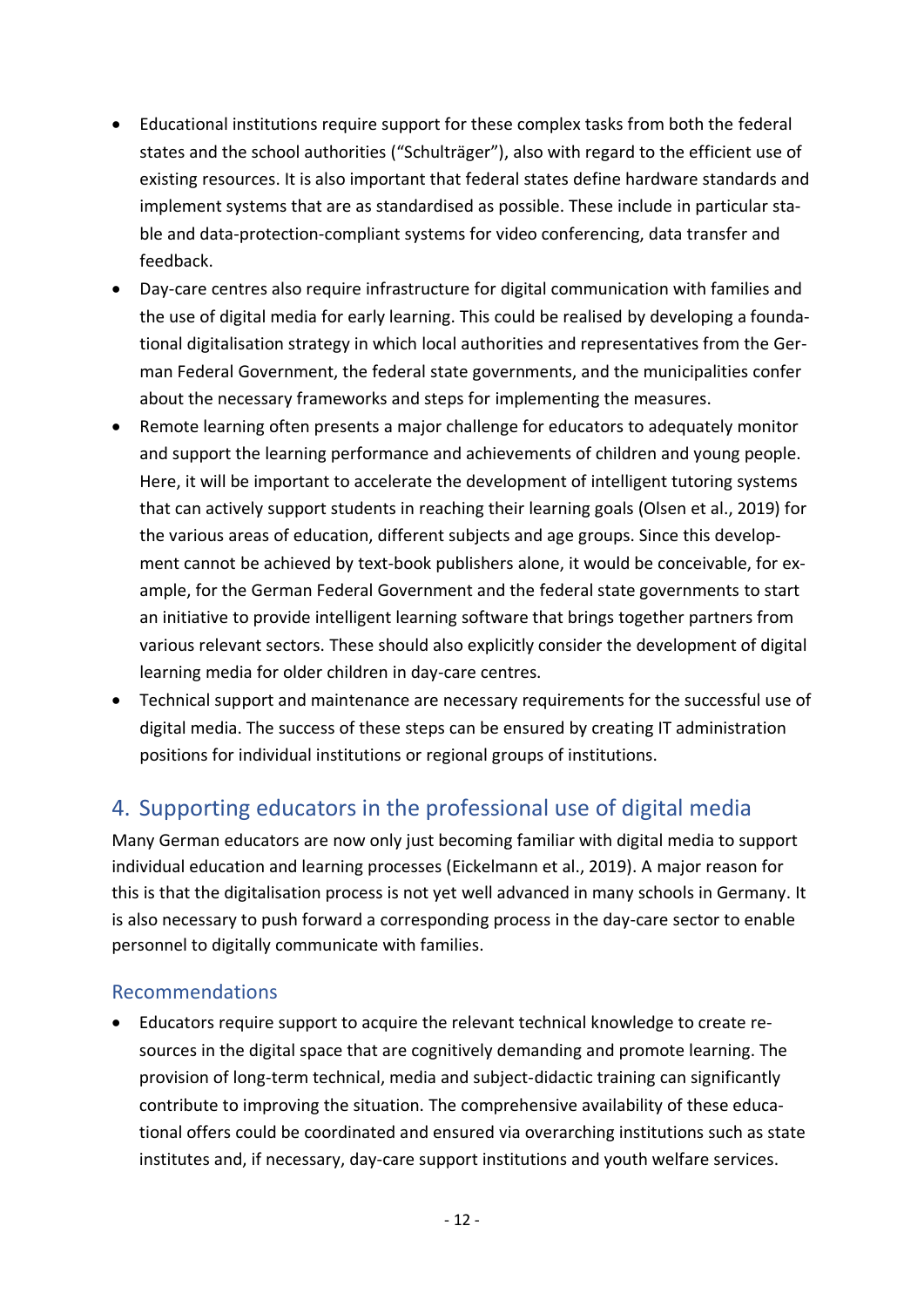- A good scientific basis and systematic evaluation are required in order to utilise furthereducation concepts for creating high-quality media and methodologies for the use of digital media in teaching, or for learning with older day-care children in the future. These could be ensured if universities, as well as federal state and further-education institutes, enter into new targeted partnerships for this purpose.
- The skills required for the didactic use of digital tools including platforms, learning software and resources for monitoring performance and determining the level of development – could be taught comprehensively by making them a fixed part of educators' initial and further training in the long term.

# 5. Expanding cooperation and communication with parents and families

Cooperation between educational institutions and families is already of great importance under normal circumstances, especially in day-care centres and primary schools (Cook et al., 2018). At a time when children cannot attend their day-care centres or schools due to pandemic mitigation measures, it is especially important for educational institutions to discuss educational goals and methods, inspiring concepts of engagement and learning support with families.

- It is recommended that day-care centres and schools further strengthen their cooperation with families by expanding communication channels, for example by using video conferencing, and provide simple options for contact like regular office hours (online, by telephone or in person). Stable schooling and parenting partnerships are always of great relevance, but especially now in the light of the pandemic.
- Reachability is a prerequisite for communication with parents and families. To achieve this, educators require access to the relevant contact data.
- Parents and carers often need assistance to be able to best support their children during the remote learning phases. Parents of day-care and primary school children in particular can receive support through "activity packages" of materials and learning aids. As well as adapting the existing informative, inspirational and learning resources, the development of digital materials with age-appropriate stimulation and support is also recommended. Youth welfare services and institutes of the federal states and school authorities can contribute by preparing suitable information material. Counselling on how to effectively support at-home learning (e.g. active support, motivation for learning and achieving, dealing with failures) would also be helpful. Opening up selected activities to parents could achieve increased participation in the learning process, which may also have a supportive effect.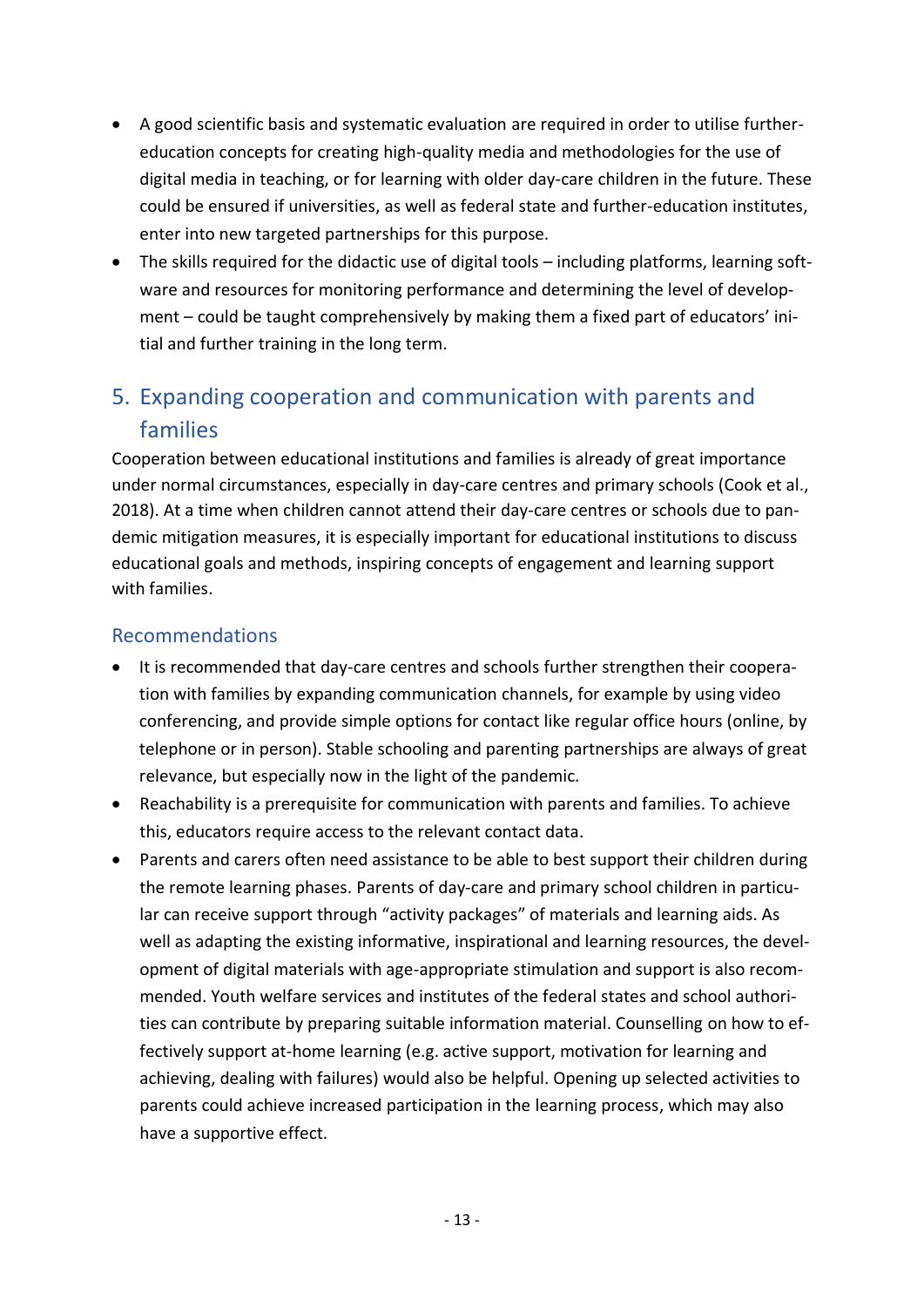• All measures directed at supporting parents should always take into consideration the widely varying family situations. For example, home-visit programmes for children from families in difficult situations or requiring a particularly high degree of support can make a positive contribution, as can the development of multilingual resources. Educational institutions should be provided with the necessary means to cover the staff required for this kind of offer.

# 6. Additional support for children and young people with learning difficulties and lower achievement levels

After lengthy closures of day-care centres and schools, a significant proportion of children and young people in Germany require additional support (Wößmann, 2020). This affects those who already had existing learning difficulties or disadvantages, as well as those whose problems only manifested during the school closures. Individual support strategies are required to give those affected the chance to develop in a way that is appropriate for their age, to compensate for deficits in their school education, and to maintain cohesion between children and young people in the same age group, day-care group and school class (Karoly et al., 2005). It is also important to systematically support educators in their work with materials and further training. Specific care concepts, which also include the independent child and youth welfare organisations, offer additional support for children, young people, and families with high support needs.

- Additional support should be provided in day-care centres and schools as continuously as possible in order to avoid the further increase of deficits that have developed in recent months.
- The federal states should provide schools with the necessary capacities to offer additional support in parallel to regular classes, with supplementary courses during the school year or intensive courses during school holidays, supported by digital tools. Such support requires qualified personnel, and the integration of volunteer, non-pedagogically qualified assistants should only be considered for care and support if required. Similar support should be developed for pre-school children who are behind in their learning and development compared to other children due to a lack of support opportunities.
- To ensure that children and young people are not overburdened with catching up on too much content in too little time, the support should focus primarily on maths and language skills, as well as basic competencies that lay the groundwork for further learning (Prediger et al., 2019; Souvignier, 2016). Good methods include creating opportunities for small-group learning, either in person or via video conferencing, in order to allow communication and collaboration regarding the contents of the lesson.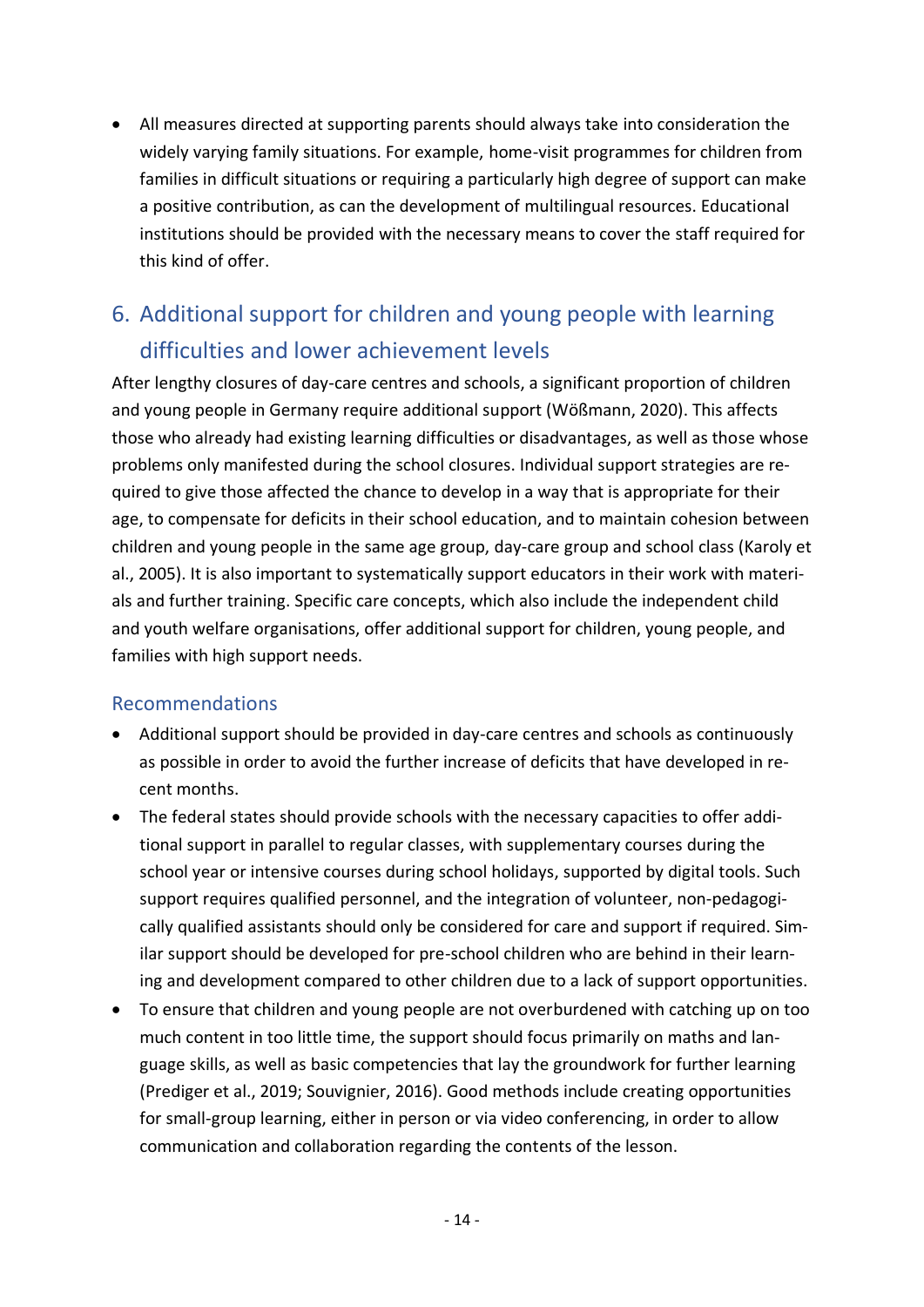• Due to the measures to limit the spread of the coronavirus pandemic, additional personnel is required at day-care centres and schools so that educators can fulfil their educational mandate. Other personnel who would be available for tasks such as care, supervision or administration tasks could be recruited from trainee teachers and trainees in educational professions, interns or qualified volunteers, for example.

# 7. Strengthening fundamental knowledge and improving information

Due to the coronavirus pandemic, access to day-care centres and schools for educational research has been subject to restrictions in almost all federal states due to possible burdens and infection risks. To allow science to also contribute to finding solutions in the education sector and to ensure measures can be more directly targeted, research should be carried out immediately and across the board, evaluating the effects of the pandemic on the education system.

- Appropriate studies are required to scientifically evaluate the effects of the closure of day-care centres and schools due to the coronavirus pandemic as well as the effectiveness of newly introduced teaching and learning methods. To achieve this, the responsible authorities need to give researchers access to educational institutions while adhering to safety regulations. It is essential that the competency tests and comparison studies (PISA, country comparison) that would have been conducted under normal circumstances or that have been delayed due to the current situation are now carried out as soon as possible and that they are expanded to deal with coronavirus-specific topics. These studies can significantly contribute to creating a comprehensive assessment of the learning progress of affected children and young people.
- It is equally important to ascertain and evaluate, through panel studies, the short and long-term effects of the restrictions caused by the pandemic on the cognitive and psychosocial development of children and young people.
- Creating a representative picture of day-care and school children's learning environments during the pandemic, for example in relation to at-home learning environments, access to digital devices and support measures from family and educators, would be of equal relevance.
- The current pedagogical and didactic measures can be continuously improved and further developed if their effectiveness and practical implementation are examined by concurrent evaluation studies. The evaluations must be carried out in accordance with scientific standards in order to demonstrate the effects and effectiveness of the various measures, especially of new learning formats – for example, the combination of classroom and remote learning or in the case of additional support.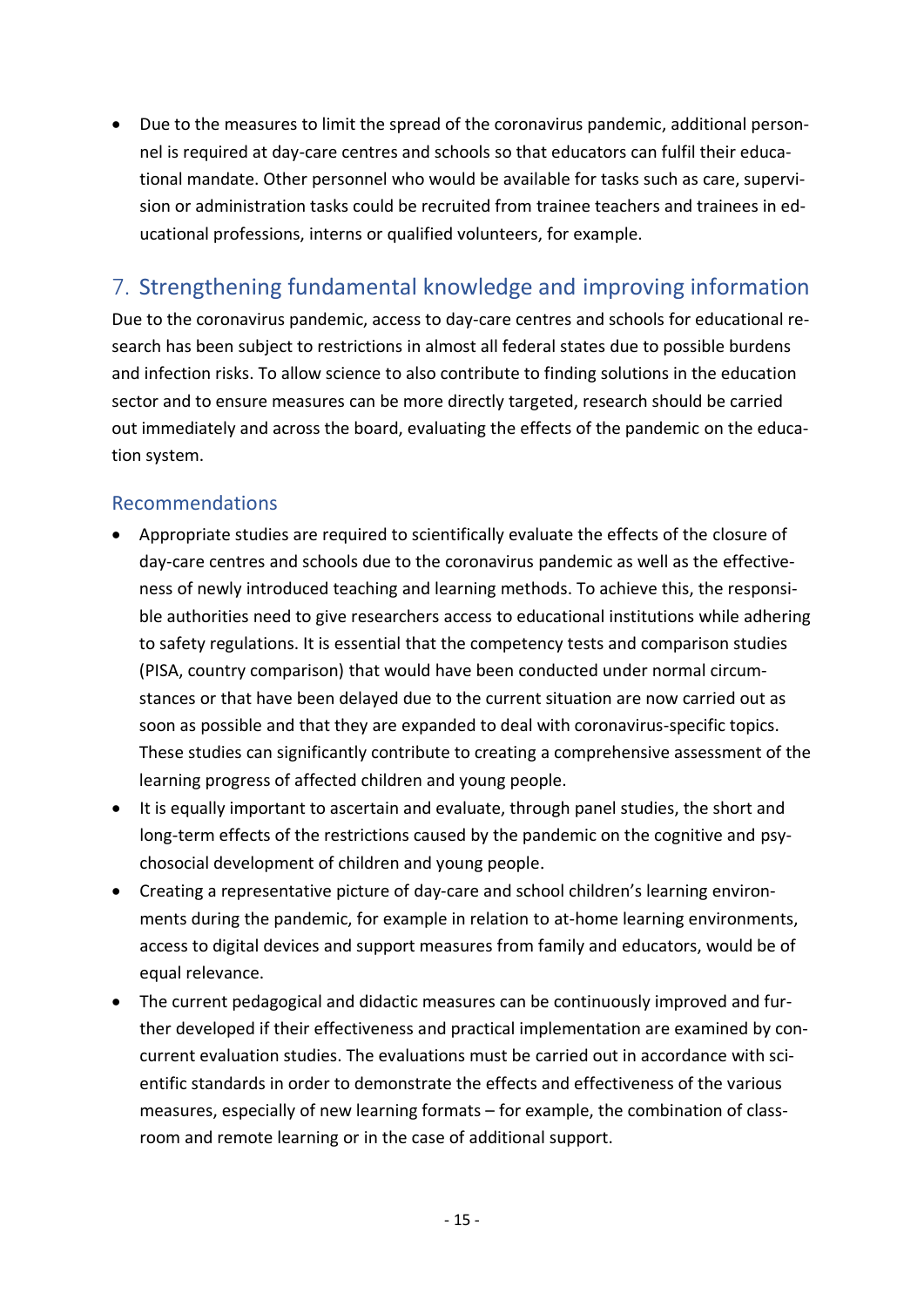• Coordinated initiatives for educational research into coronavirus-relevant topics by the German Federal Government, federal states and funding agencies can contribute to networking the various key players in the field and driving forward the implementation of the research and evaluation work discussed above.

### References

- Bronfenbrenner, U., & Morris, P. A. (2007). The Bioecological Model of Human Development. In: W. Damon & R. M. Lerner (Hrsg.), *Handbook of Child Psychology* (5 ed., pp. 793-828). John Wiley & Sons, Inc[. https://doi.org/10.1002/9780470147658.chpsy0114](https://doi.org/10.1002/9780470147658.chpsy0114)
- Castagnoli, R., Votto, M., Licari, A., Brambilla, I., Bruno, R., Perlini, S., Rovida, F., Baldanti, F., & Marseglia, G. L. (2020). Severe Acute Respiratory Syndrome Coronavirus 2 (SARS-CoV-2) Infection in Children and Adolescents: A Systematic Review. *JAMA Pediatrics*. <https://doi.org/10.1001/jamapediatrics.2020.1467>
- Cook, K. D., Dearing, E., & Zachrisson, H. D. (2018). Is Parent-Teacher Cooperation in the First Year of School Associated with Children's Academic Skills and Behavioral Functioning? *International Journal of Early Childhood*, *50*(2), 211–226.<https://doi.org/10.1007/s13158-018-0222-z>
- Couzin-Frankel, J., Vogel, G., & Weiland, M. (2020). Not open and shut. *Science*, *369*(6501), 241. <https://science.sciencemag.org/content/369/6501/241.long>
- The DELVE Initiative. (2020). *Balancing the Risks of Pupils Returning to Schools.* (DELVE Report No. 4). [http://rs-delve.github.io/reports/2020/07/24/balancing-the-risk-of-pupils-returning-to](http://rs-delve.github.io/reports/2020/07/24/balancing-the-risk-of-pupils-returning-to-schools.html)[schools.html](http://rs-delve.github.io/reports/2020/07/24/balancing-the-risk-of-pupils-returning-to-schools.html)
- Eickelmann, B., Bos, W., Gerick, J., Goldhammer, F., Schaumburg, H., Schwippert, K., Senkbeil, M., Vahrenhold, J. (2019) *ICILS 2018 #Deutschland Computer- und informationsbezogene Kompetenzen von Schülerinnen und Schülern im zweiten internationalen Vergleich und Kompetenzen im Bereich Computational Thinking.* Waxmann Verlag. ISBN 978-3-8309-4000-5
- Fontanet, A., Grant, R., Tondeur, L., Madec, Y., Grzelak, L., Cailleau, I., Ungeheuer, M.-N., Renaudat, C., Pellerin, S. F., Kuhmel, L., Staropoli, I., Anna, F., Charneau, P., Demeret, C., Bruel, T., Schwartz, O., & Hoen, B. (2020). SARS-CoV-2 infection in primary schools in northern France: A retrospective cohort study in an area of high transmission. *MedRxiv*. <https://doi.org/10.1101/2020.06.25.20140178>
- Fontanet, A., Tondeur, L., Madec, Y., Grant, R., Besombes, C., Jolly, N., Pellerin, S. F., Ungeheuer, M.- N., Cailleau, I., Kuhmel, L., Temmam, S., Huon, C., Chen, K.-Y., Crescenzo, B., Munier, S., Demeret, C., Grzelak, L., Staropoli, I., Bruel, T., … Hoen, B. (2020). Cluster of COVID-19 in northern France: A retrospective closed cohort study. *MedRxiv*. <https://doi.org/10.1101/2020.04.18.20071134>
- Fraillon, J., Ainley, J., Schulz, W., Friedman, T., & Duckworth, D. (2020). *Preparing for Life in a Digital World IEA International Computer and Information Literacy Study 2018 International Report*. Springer International Publishing[. https://link.springer.com/10.1007/978-3-030-38781-5](https://link.springer.com/10.1007/978-3-030-38781-5)
- Gudbjartsson, D. F., Helgason, A., Jonsson, H., Magnusson, O. T., Melsted, P., Norddahl, G. L., Saemundsdottir, J., Sigurdsson, A., Sulem, P., Agustsdottir, A. B., Eiriksdottir, B., Fridriksdottir, R., Gardarsdottir, E. E., Georgsson, G., Gretarsdottir, O. S., Gudmundsson, K. R., Gunnarsdottir, T. R., Gylfason, A., Holm, H., … Stefansson, K. (2020). Spread of SARS-CoV-2 in the Icelandic Population. *New England Journal of Medicine*, *382*(24), 2302–2315. <https://doi.org/10.1056/NEJMoa2006100>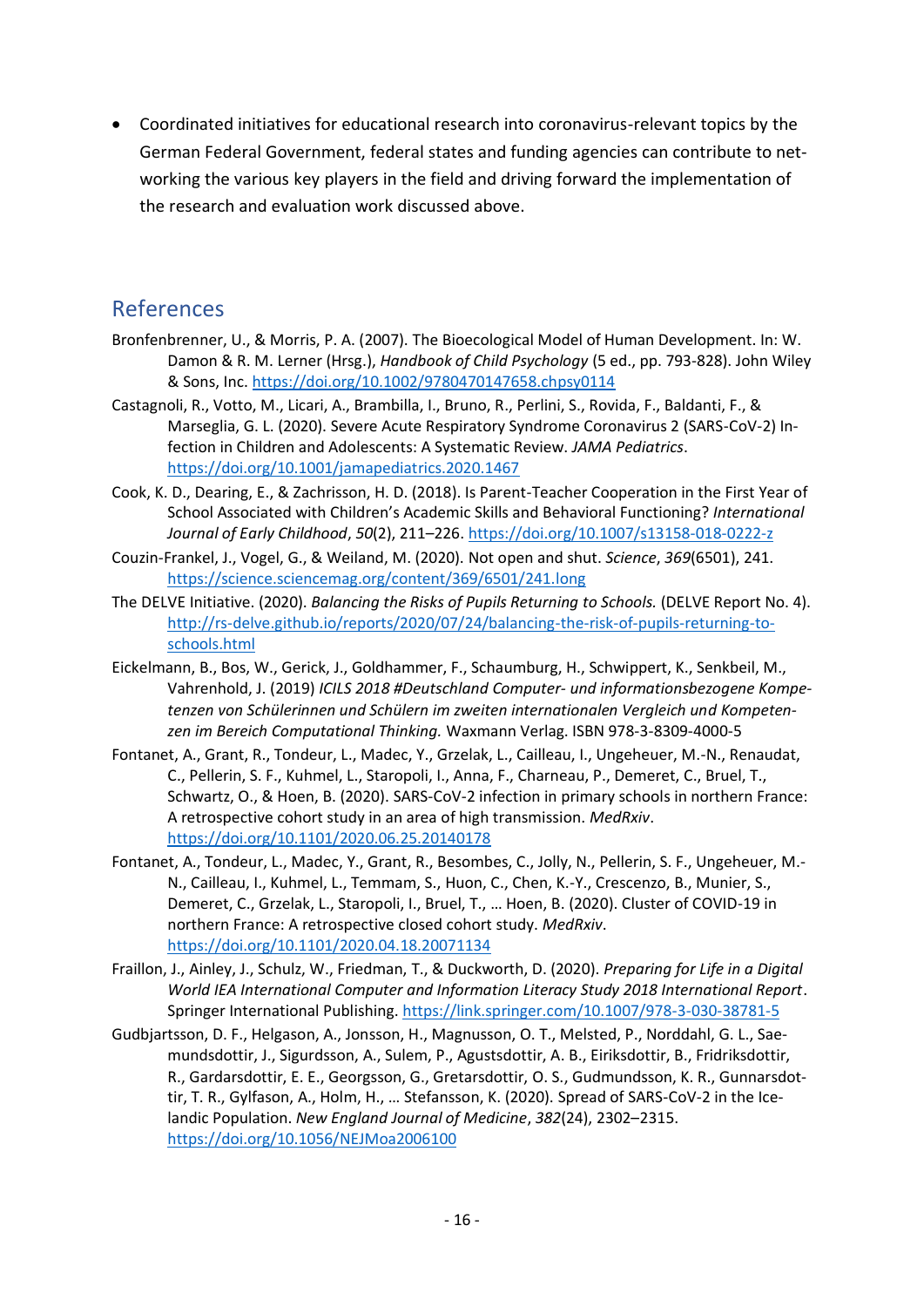- Hamre, B. K., & Pianta, R. C. (2007). Learning opportunities in preschool and early elementary classrooms. In R. C. Pianta, M. J. Cox, & K. L. Snow (Eds.), *School Readiness and the Transition to Kindergarten in the Era of Accountability* (pp. 49–84). Brookes. ISBN-9-781-5576-6890-5
- Hattie, J. A. C. (2009). *Visible learning. A synthesis of over 800 meta-analyses relating to achievement*. Routledge. ISBN 0-203-88733-6
- Hoang, A., Chorath, K., Moreira, A., Evans, M., Burmeister-Morton, F., Burmeister, F., Naqvi, R., Petershack, M., & Moreira, A. (2020). COVID-19 in 7780 pediatric patients: A systematic review. *EClinicalMedicine*, 100433.<https://doi.org/10.1016/j.eclinm.2020.100433>
- Karoly, L. A., Kilburn, M. R., & Cannon, J. S. (2005). *Early childhood interventions: Proven results, future promise*. Rand. <https://doi.org/10.7249/MG341>
- KMK (Hrsg.). (2016). *Strategie der Kultusministerkonferenz "Bildung in der digitalen Welt"* [Beschluss der Kultusministerkonferenz vom 08.12.2016 in der Fassung vom 07.12.2017]. Kultusministerkonferenz. [https://www.kmk.org/fileadmin/Dateien/veroeffentlichungen\\_bes](https://www.kmk.org/fileadmin/Dateien/veroeffentlichungen_beschluesse/2016/2016_12_08-Bildung-in-der-digitalen-Welt.pdf)[chluesse/2016/2016\\_12\\_08-Bildung-in-der-digitalen-Welt.pdf](https://www.kmk.org/fileadmin/Dateien/veroeffentlichungen_beschluesse/2016/2016_12_08-Bildung-in-der-digitalen-Welt.pdf) [Link from 3/8/2020]
- Köller, O., Fleckenstein, J., Guill, K., & Meyer, J. (2020). Pädagogische und didaktische Anforderungen an die häusliche Aufgabenbearbeitung. In D. Fickermann & B. Edelstein (Hrsg.), *"Langsam vermisse ich die Schule ..."* (pp. 163–174). Waxmann Verlag GmbH. <https://doi.org/10.31244/9783830992318.10>
- Lavezzo, E., Franchin, E., Ciavarella, C., Cuomo-Dannenburg, G., Barzon, L., Vecchio, C. D., Rossi, L., Manganelli, R., Loregian, A., Navarin, N., Abate, D., Sciro, M., Merigliano, S., Decanale, E., Vanuzzo, M. C., Saluzzo, F., Onelia, F., Pacenti, M., Parisi, S., … Crisanti, A. (2020). Suppression of COVID-19 outbreak in the municipality of Vo, Italy. *MedRxiv*. <https://doi.org/10.1101/2020.04.17.20053157>
- Olsen, J. K., Rummel, N., & Aleven, V. (2019). It is not either or: An initial investigation into combining collaborative and individual learning using an ITS. *International Journal of Computer-Supported Collaborative Learning*, *14*(3), 353–381[. https://doi.org/10.1007/s11412-019-09307-0](https://doi.org/10.1007/s11412-019-09307-0)
- Park, Y. J., Choe, Y. J., Park, O., Park, S. Y., Kim, Y.-M., Kim, J., Kweon, S., Woo, Y., Gwack, J., Kim, S. S., Lee, J., Hyun, J., Ryu, B., Jang, Y. S., Kim, H., Shin, S. H., Yi, S., Lee, S., Kim, H. K., … on behalf of the COVID-19 National Emergency Response Center, Epidemiology and Case Management Team. (2020). Contact Tracing during Coronavirus Disease Outbreak, South Korea, 2020. *Emerging Infectious Diseases*, *26*(10)[. https://doi.org/10.3201/eid2610.201315](https://doi.org/10.3201/eid2610.201315)
- Prediger, S., Fischer, C., Selter, C., & Schöber, C. (2019). Combining material- and community-based implementation strategies for scaling up: the case of supporting low-achieving middle school students. *Educational Studies in Mathematics*, *102*(3), 361–378. <https://doi.org/10.1007/s10649-018-9835-2>
- Souvignier, E. (2016). Das Lesen trainieren: Konzepte von Leseunterricht und Leseübung und deren Effekte. In A. Bertschi-Kaufmann (Hrsg.), *Lesekompetenz – Leseleistung – Leseförderung. Grundlagen, Modelle und Materialien* (pp. 182–197). Kallmeyer. ISBN: 978-3-7800-8006-6
- Stage, H. B., Shingleton, J., Ghosh, S., Scarabel, F., Pellis, L., & Finnie, T. (2020). *Shut and re-open: the role of schools in the spread of COVID-19 in Europe* [Preprint]. Epidemiology. <https://doi.org/10.1101/2020.06.24.20139634>
- Stein-Zamir, C., Abramson, N., Shoob, H., Libal, E., Bitan, M., Cardash, T., Cayam, R., & Miskin, I. (2020). A large COVID-19 outbreak in a high school 10 days after schools' reopening, Israel, May 2020. *Eurosurveillance*, *25*(29), 2001352. <https://doi.org/10.2807/1560-7917.ES.2020.25.29.2001352>
- Sung, Y.-T., Yang, J.-M., & Lee, H.-Y. (2017). The Effects of Mobile-Computer-Supported Collaborative Learning: Meta-Analysis and Critical Synthesis. *Review of Educational Research*, *87*(4), 768– 805.<https://doi.org/10.3102/0034654317704307>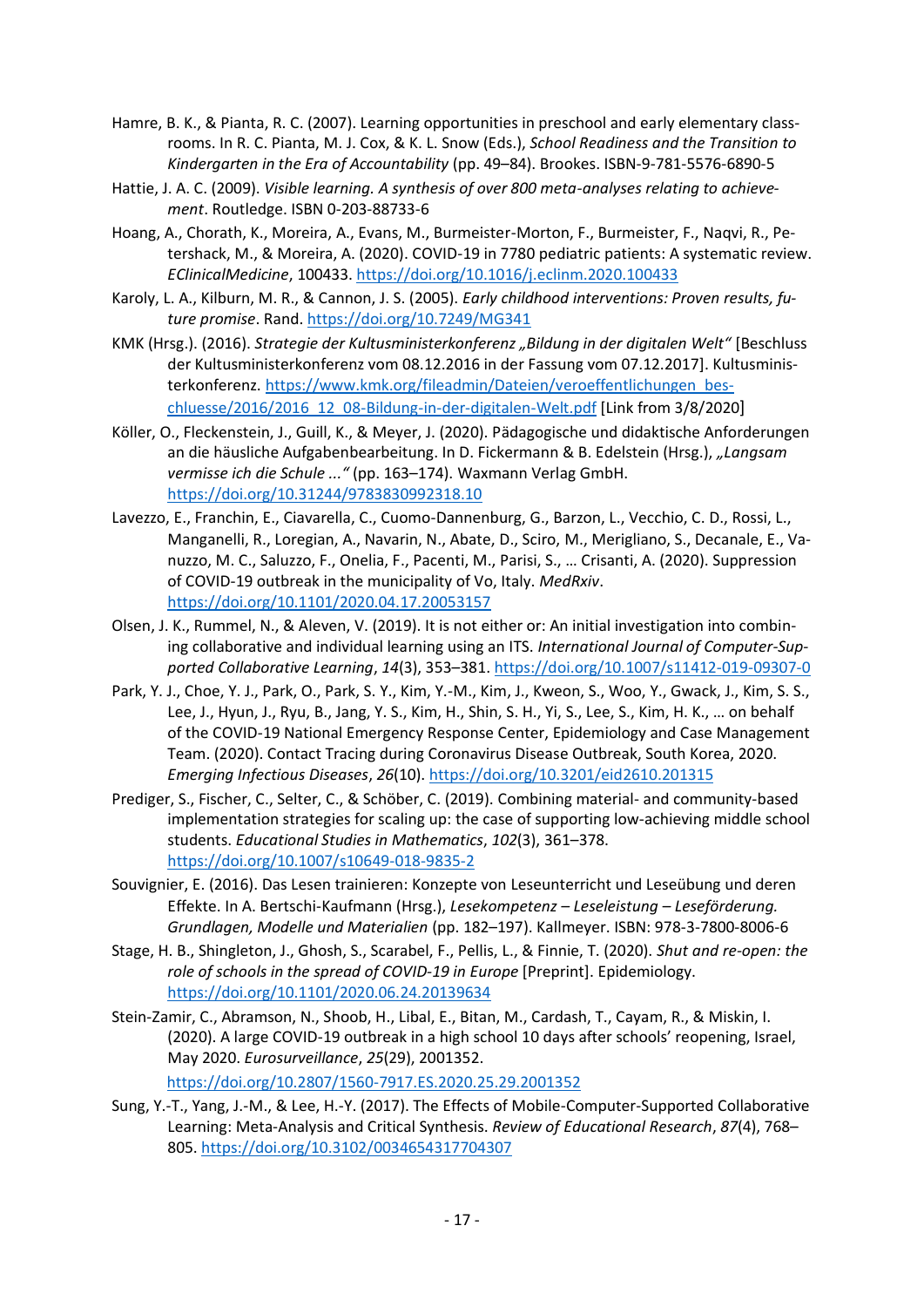- Wagner, M., Gegenfurtner, A., & Urhahne, D. (2020). Effectiveness of the Flipped Classroom on Student Achievement in Secondary Education: A Meta-Analysis. *Zeitschrift für Pädagogische Psychologie*, 1–21.<https://doi.org/10.1024/1010-0652/a000274>
- Wößmann, L. (2020). Folgekosten ausbleibenden Lernens: Was wir über die Corona-bedingten Schulschließungen aus der Forschung lernen können. *ifo Schnelldienst*, 73(6), 38–44.

# Members of the working group

- Prof. Dr. phil. Yvonne Anders, Chair of Early Childhood Education, Otto Friedrich University of Bamberg
- Prof. Dr. Cordula Artelt, Leibniz Institute for Educational Trajectories; Otto Friedrich University of Bamberg
- Prof Dr. Christian Drosten, Head of Administrative Office for Global Health; Director of the Institute of Virology, Charité Berlin
- Prof. Dr. Jutta Gärtner, Managing Director of the Centre for Paediatric and Adolescent Medicine, University Medical Centre Göttingen
- Prof. Dr. Marcus Hasselhorn, DIPF | Leibniz Institute for Research and Information in Education, Frankfurt am Main
- Prof. Dr. Gerald Haug, President of the Leopoldina; Max Planck Institute for Chemistry, Mainz
- Prof. Dr. Gisela Kammermeyer, Institute for Primary Education, University of Koblenz/Landau
- Prof. Dr. Olaf Köller, Leibniz Institute for Science and Mathematics Education, Kiel
- Prof. Dr. Bärbel Kopp, Vice President Friedrich-Alexander-Universität Erlangen-Nürnberg (FAU); FAU Institute of Primary Education Research
- Prof. Dr. Thomas Krieg, Vice President of the Leopoldina; Faculty of Medicine, University of Cologne
- Prof. Dr. Heyo K. Kroemer, Chief Executive Officer of Charité Berlin
- Prof. Dr. Mareike Kunter, DIPF | Leibniz Institute for Research and Information in Education, Frankfurt am Main
- Univ.-Prof. Dr. Harm Kuper, Division of Further Education and Educational Management, Free University of Berlin
- Prof. Dr. Christoph Markschies, designated President of the Berlin-Brandenburg Academy of Sciences and Humanities; Faculty of Theology, Humboldt University Berlin
- Prof. Dr. Susanne Prediger, Institute for Development and Research in Mathematics Education, Technical University of Dortmund
- Prof. Dr. Manfred Prenzel, Centre for Teacher Education, University of Vienna
- Prof. Regina T. Riphahn, Ph.D., Vice President of the Leopoldina; Friedrich-Alexander-Universität Erlangen-Nürnberg (FAU)
- Prof. Dr. C. Katharina Spieß, Head of Education and Family Department DIW; Free University of Berlin